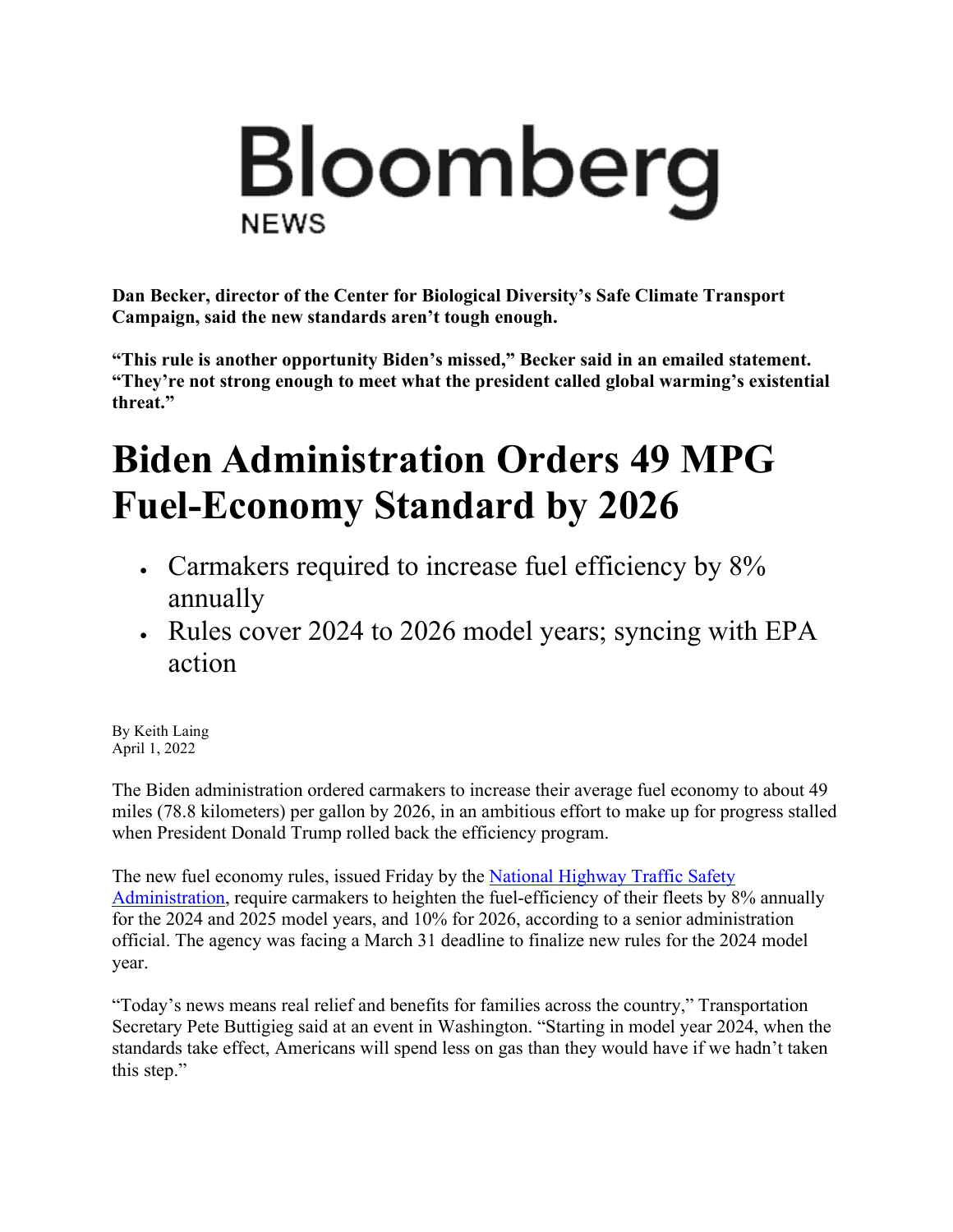The new rules come as the Biden administration is struggling to combat rising gasoline prices with costs surging past \$4 a gallon in the wake of Russia's invasion of Ukraine. The average price on Thursday was \$4.22 per gallon, according to the auto club AAA.

The administration had previously replaced a Trump fuel economy rule that called for automakers to make a 1.5% increase in fuel economy annually.

The [U.S. Environmental Protection Agency](https://www.bloomberg.com/quote/0219210Z:US) has separately issued greenhouse gas emission regulations that require automakers to achieve a vehicle mileage of 52 miles (83.7 kilometers) per gallon by 2026 across all models they make, up from 40 mpg this year. The EPA's number equates to roughly 41 mpg in so-called real-world driving conditions that typically account for about a 20% drop in fuel economy from EPA's ratings.

The 49 mpg standard that the automobile industry will have to meet by 2026 is actually a testing figure. In real world driving, the number would be about 39 mpg.

The EPA has said its proposal would result in a 10% reduction in vehicle emissions in model year 2023 and then a 5% greater emissions reduction improvement each year after through 2026. The agencies measure pollution differently, with the EPA focusing on tailpipe emissions and the NHTSA rules centering on miles-per-gallon.

"We look forward to reviewing the final rule when it's available," John Bozzella, president and chief executive officer of the Alliance for Automotive Innovation, told reporters at the Washington event. "Compliance is a matter of individual companies and product choices and other strategies, so we'll have to see."

The Alliance represents companies such as Ford Motor Co., [General Motors Co.,](https://www.bloomberg.com/quote/GM:US) [Stellantis NV,](https://www.bloomberg.com/quote/STLA:US) [Honda Motor Co.](https://www.bloomberg.com/quote/7267:JP) and [Toyota Motor Corp.](https://www.bloomberg.com/quote/7203:JP)

Steven Croley, Ford's chief policy officer and general counsel, said in a statement on Thursday night that "Ford applauds NHTSA's efforts to strengthen fuel economy standards and create consistent benchmarks to accelerate our national transition toward a zero-emissions transportation future."

The reaction among environmental groups was mostly positive.

"These new standards will mean fewer trips to the gas station, more cash in drivers' pockets -- and less money handed over to petro-dictators," [Luke Tonachel,](https://u7061146.ct.sendgrid.net/ls/click?upn=4tNED-2FM8iDZJQyQ53jATUcmRcKZBafvIfyy2zoYbTO1d-2BV5c-2BsWayliL6VlWWeTLaJUJulwJMa7EGvPqTG-2BcLg-3D-3DIcmz_jM1TG1tQp87UoBKgrgIsQw7yRiz0fFhCwumcWr-2BIiIHfodwQOFzds5owkzCpraWZtV0n75XbX1TS1PhPuv5W0SOjs4wo068kVULLyzOd2PnECPGtFG9v4F1jf8KnrXCA533M1n8TVNCSrwaabzs5DK1hm5tu0YJjSFvr0-2FsJQfZiAJFhQOUG3R05quASjulaawuB44JAYbVf3Myiu3CFt6o86vIlYSb-2BaHHeCZ-2Fd3D1um2SB0O-2FQB1QkgWnNeLD2YbURWulV3M90bxApGKwrCSzcjFFXJWGPFVM-2FGLkE0u45xGangaGke5uY0C4p-2F6R0TIsHbgwsgs-2FL4SwgIlbLMB0IHTva23oSwYuTNxtZQuY-3D) director for clean vehicles and fuels at the [Natural Resources Defense Council,](https://www.bloomberg.com/quote/3650679Z:US) said in an email.

## **Dan Becker, director of the Center for Biological Diversity's Safe Climate Transport Campaign, said the new standards aren't tough enough.**

**"This rule is another opportunity Biden's missed," Becker said in an emailed statement. "They're not strong enough to meet what the president called global warming's existential threat."**